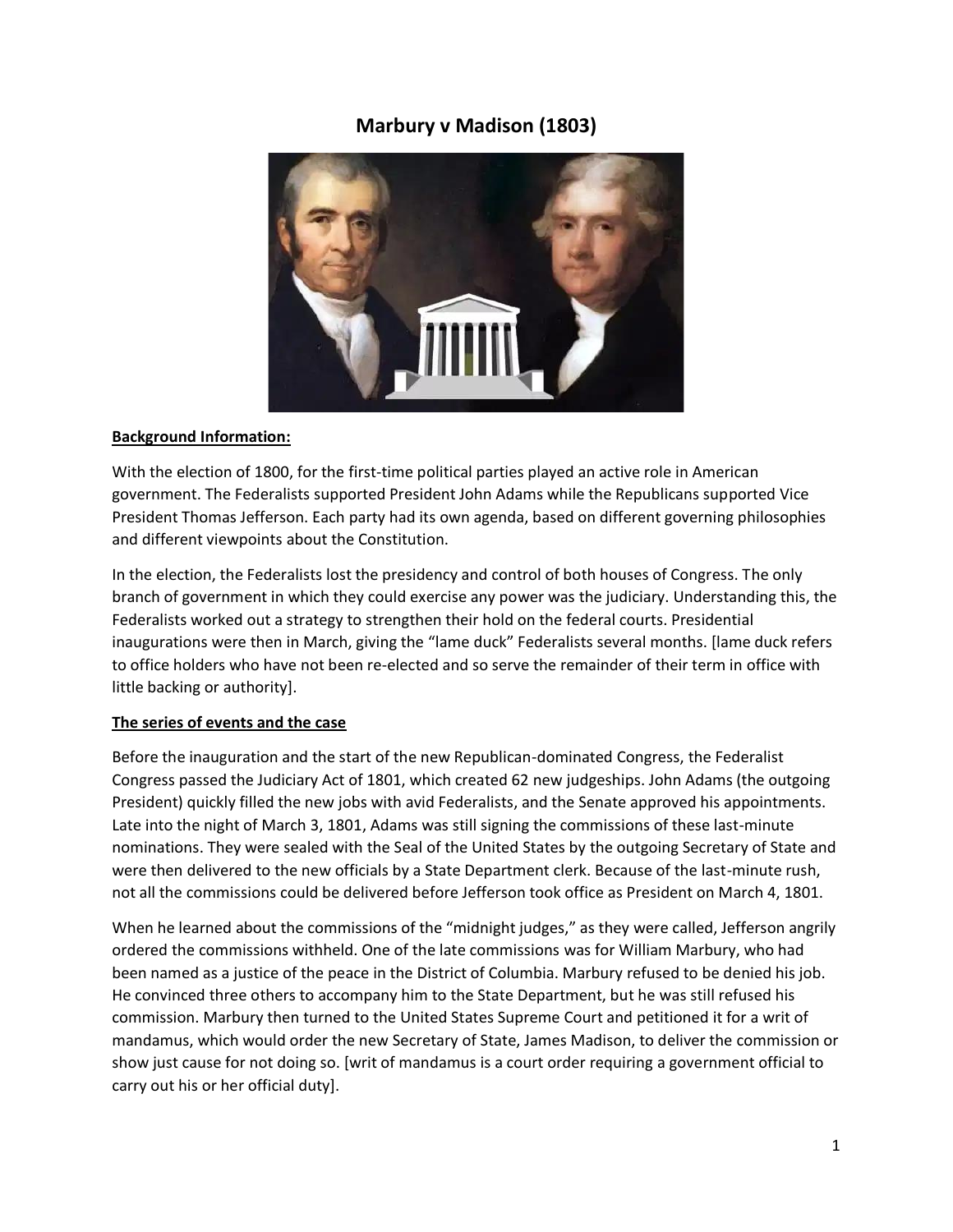Marbury's petition resulted in one of the most significant decisions in the history of the Supreme Court.

## **The issue before the Court: Should the Court issue a writ of mandamus ordering the Secretary of State to deliver commissions to Marbury and the others who had been denied?**

The Supreme Court, by a unanimous vote, turned down Marbury's request for the court order. Although justices agreed that Marbury was legally entitled to the commission, the Court would not order the Secretary of State to give it to him. Why not?

Writing for the Court, **Chief Justice John Marshall** explained the position:

*"Mr. Marbury, then, since his commission was signed by the President, and sealed by the Secretary of State, was appointed….To withhold his commission, therefore, is an act deemed by the court not warranted by law, but violative of a vested legal right".*

The question was not Marbury's right to have the job, but the Court's own constitutional authority. The case had created a dilemma for the court.

On the one hand, if the Court ruled in favor of Marbury and issued the writ, the new administration under Jefferson most likely would ignore it. That would make the Supreme Court look weak, emphasizing the fact that the Court had no way to enforce its decisions. For that, it had to rely on the executive branch – the people to whom the order applied.

On the other hand, deciding not to issue the writ also would make the Court look weak. It would appear as if the Court were avoiding its duty by giving in to the executive branch.

How could the Court disentangle itself from such a treacherous decision? Marshall turned to the Constitution itself to point out that it did not give the Court original jurisdiction in a case like this:

*"The Constitution vests the whole judicial power of the United States in one Supreme Court, and such inferior courts as Congress shall from time to time, ordain and establish….In the distribution of this power its is declared that 'the Supreme Court shall have original jurisdiction in all cases affecting ambassadors, other public ministers and consuls, and those in which a state shall be a party. In all other cases, the Supreme Court shall have appellate jurisdiction.'….To enable the Court, then, to issue a mandamus, it must be shown to be an exercise of appellate jurisdiction."*

[Appellate Jurisdiction is the right of a court to hear a case "on appeal" after the original court has acted].

Since Marbury's case had not come from a lower court, the Supreme Court could not act, Marshall said. In addition, its power to issue such writs to public officers came from an Act of Congress, not the Constitution. In structuring the federal courts, Congress had passed the Judiciary Act of 1789, which gave the Supreme Court expanded original powers beyond the Constitution. In following this line of reasoning, Marshall was then faced with the question of what to do about an act of Congress that violated the Constitution.